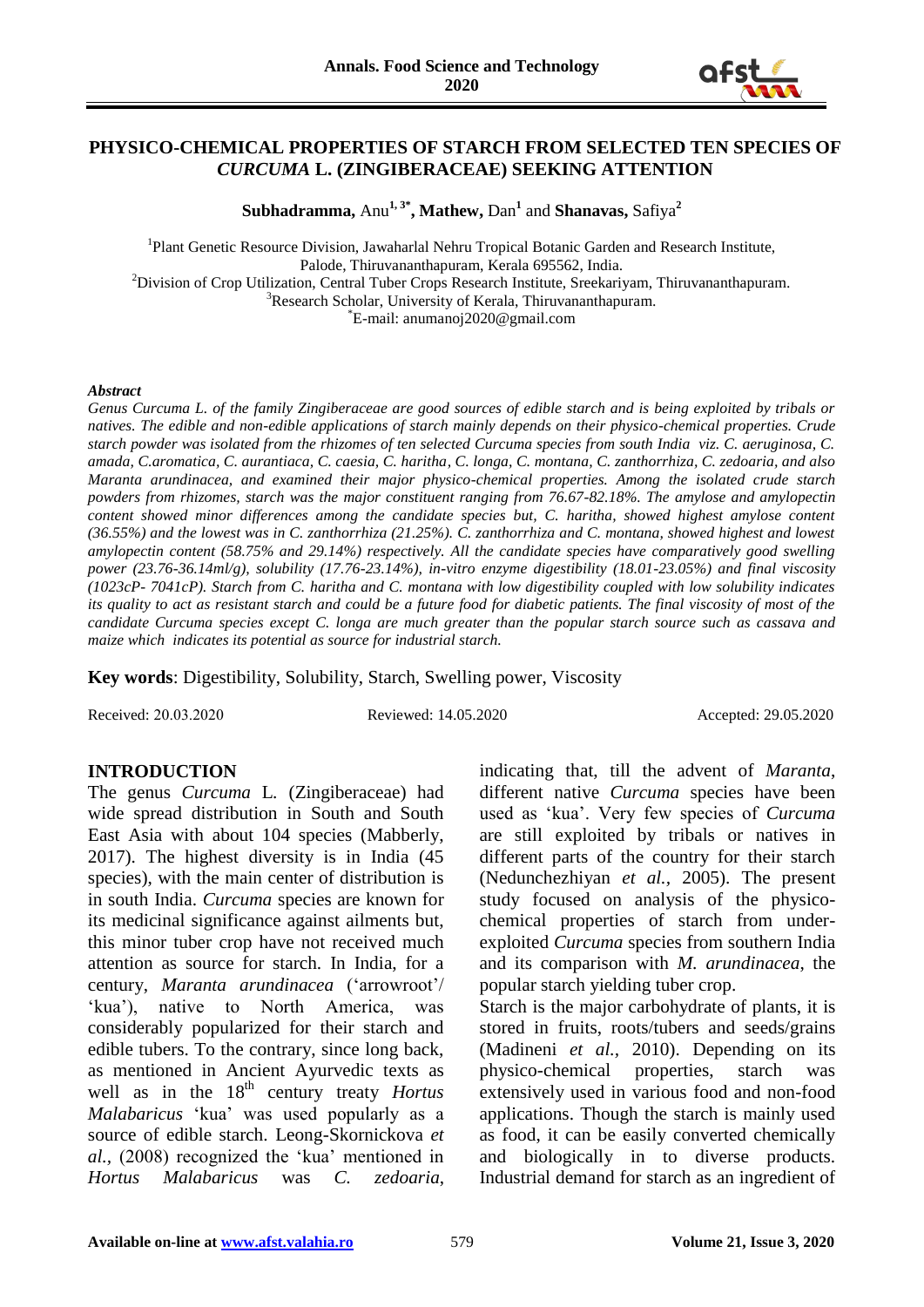

various processed foods and non-food applications is depends up on its physical and chemical properties (Whitaker and Tannenbaun, 1997). It perform various functions in food industry such as stabilizer and bulkening agent (Zeeman *et al.,* 2010). Since starch is easily digestible and fine textured, its physico-chemical properties and interaction with other constituents are intent to the food industry.

# **MATERIALS AND METHODS**

### **a) Isolation of crude starch powder:**

Fresh mature rhizomes of ten *Curcuma* species were obtained from the Medicinal Garden of Jawaharlal Nehru Tropical Botanic Garden and Research Institute Palode Thiruvananthapuram. *Curcuma* species selected for starch isolation were *C. aeruginosa* Roxb.*, C. amada* Roxb., *C.aromatica* Salisb*., C. aurantiaca* Zijp*, C. caesia Roxb., C. haritha* Mangaly & M. Sabu*, C. longa* L., *C.montana* Roxb*., C. zanthorrhiza* Roxb *and C. zedoaria* (Christm.) Roscoe.

For comparison *Maranta arundinacea* L., was also subjected to the study. Crude starch powder was isolated from the rhizomes through traditional method with slight modification to the procedure by Kokate (1994). Harvested rhizomes were cleaned, chopped in to fine pieces, followed by grinding with water to get smooth paste. The paste was mixed well in water, and filtered through fine cotton cloth. The residue on cloth was washed several times and the residual water allowed to settle for 7- 8hours was decanted. The sedimented starch

paste was well dried in sunlight for 3-4 hours and stored in air tight containers for further analysis.

### **b) Physico-chemical characterization:**

The isolated crude starch powder was estimated for their starch (Padmaja *et al.,* 2005), amylose content was determined and the amylopectin content was calculated (Williams *et al*., 1970) using the following equation,

Amylopectin  $= 100$ -Amylose  $(\%)$ 

Physico-chemical properties of the crude starch powder such as swelling power and solubility (Padmaja *et al.,* 2005), *in-vitro* enzyme digestibility (Singh *et al.,* 1982) and Pasting properties (Padmaja *et al.,* 2005) such as peak viscosity, break down, set back, final viscosity and pasting temperature were determined using a Rapid Visco Analyser (RVA-4, New port Scientific, Warriewood, Australia) controlled by thermocline for Windows software with standard procedures.

#### **RESULTS AND DISCUSSION**

The isolated crude starch powder from *C. aurantiaca*, *C. caesia, C. haritha* and *C. montana* tubers observed as pure white as *Maranta arundinacea*, while that from *C. aeruginosa*, *C. amada*, *C. aromatica* and *C. zedoaria* were off-white, whereas the powder from *C. longa* and *C. zanthorrhiza* were yellowish due to the presence of yellow pigment curcumin (Fig.1).



Fig.1. Crude starch powder isolated from Curcuma species and Maranta arundinacea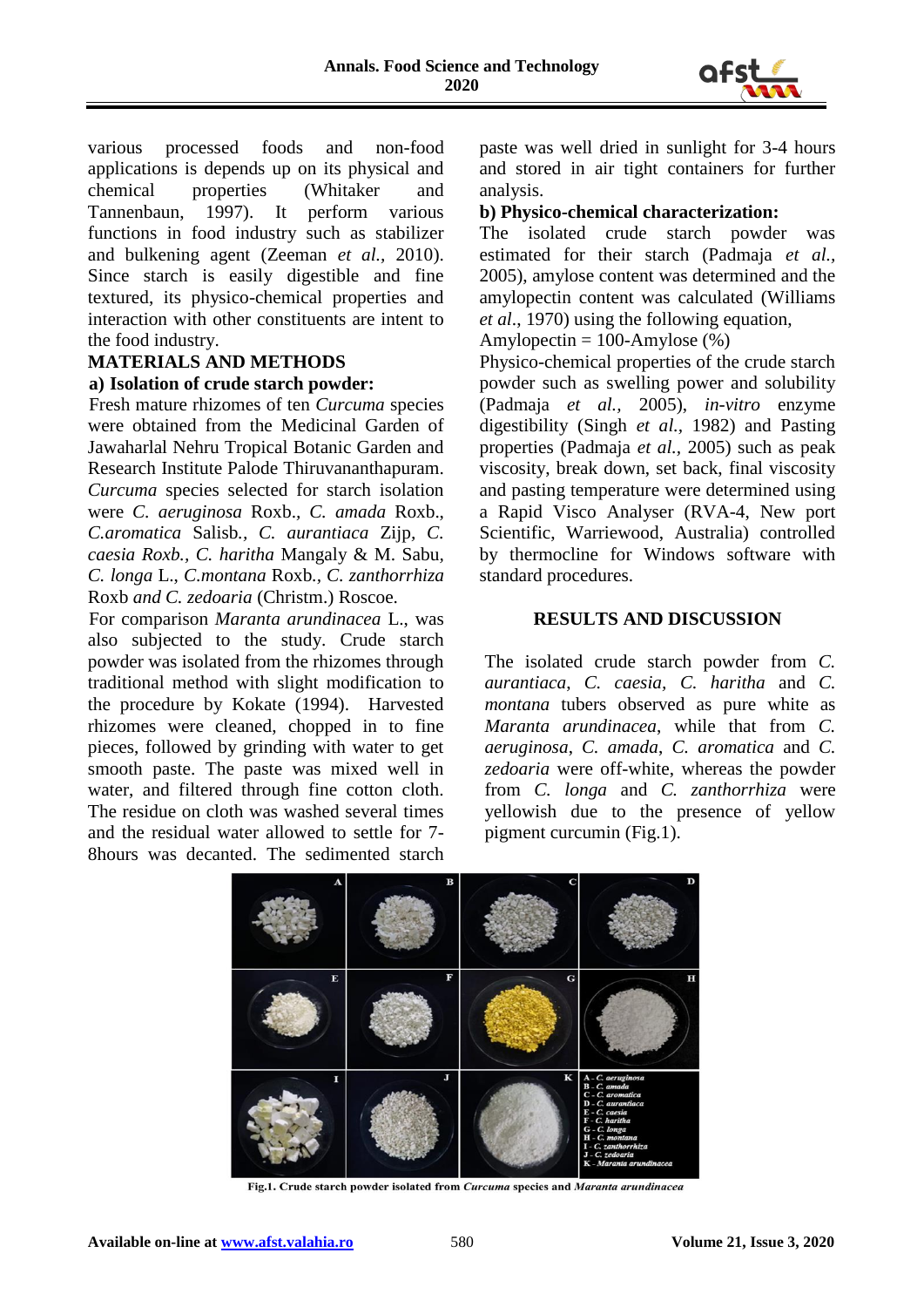

## **1. Starch: Amylose and Amylopectin composition**

The edible and non-edible applications of the crude starch powder were mainly determined by its various physico-chemical properties. Starch molecule is composed of an amorphous region, amylose and crystalline region, amylopectin. The amylose content of the starch is important because amylose largely determines the gelling ability of the starch. In the isolated crude powder of all the selected species, starch was the major constituent ranging from 76.67 to 82.18%. *C*. *haritha* showed highest starch component in its crude powder (82.18%), which is higher than *Maranta* (81.21%) followed by *C. montana* (81.06%) and *C. zanthorrhiza* (80.00%) (Fig 2). All the candidate species were, with considerably good amylose content, among them, *C. haritha* showed the maximum as 36.55% and *C. zanthorrhiza* showed the minimum as 21.25%. High amylose content is the criterion for good edible starch and also beneficial for the manufacture of extruded and fried snacks with desirable features, particularly low expansion, high crispiness and reduced fat uptake. Amylopectin content showed highest in *C. zanthorrhiza* and lowest in *C. montana* as 58.75% and 29.14% respectively. High proportion of amylopectin molecules contributed to the increased swelling power (Sasaki and Matsuki, 1998). The amylose content may vary within the same botanical variety because differences in geographic origin and culture conditions (Gao *et al*., 2014).

# **2. Swelling power and Solubility**

Swelling power and solubility are the two important properties of the starch, which determined its specific functional property when utilized for food products. It measures the ability to swell and leach soluble materials when heated above gelatinization temperature. In the present study, all the candidate species have comparatively good swelling power ranges 23.76-36.14ml/g and solubility 17.76- 23.14%, which was comparable to *Maranta* starch powder (35.38ml/g and 28.74%

respectively) (Table 1). The highest swelling power was obtained for *C. caesia* (36.14 ml/g), which was higher than *M. arundinacea,*  whereas lowest for *C. longa* (23.76ml/g). The swelling power of potato starch ranges 26.29- 48.61ml/g (Kaur *et al*., 2007), *Dioscorea esculenta* 24.27ml/g, cassava 30.6ml/g (Moorthy, 2002) and different *Curcuma* species ranges 18.75-29.3 ml/g (Thaha, 2013). Swelling power of most of the candidate starches except *C. longa* were within the range of potato starch  $(26.29-48.61 \text{ ml/g})$ . Increased swelling power of starch granules could easily broke down by sheer forces (Lee *et al*., 1997). The solubility was maximum for *C. aeruginosa* (23.14%) and minimum for *C. haritha* (17.76%) (Table 1). Considerably high solubility of candidate *Curcuma* species except *C. haritha* and *C. montana* indicates its high value as food. Though the starch from *C. haritha* and *C. montana* possess less solubility, it was highly valued as resistant starch (RS), since low soluble or insoluble starches function as dietary fiber. Different parameters such as starch source, temperature, heating period, stirring and centrifuging conditions etc. are affected by the swelling power and solubility of starch.

The swelling power and solubility provide the indication of extent of interaction between starch chain within the amorphous and crystalline domains and are influenced by the character of amylose and amylopectin (Chan *et al*., 2009; Leach *et al*., 1959). According to Kumoro *et al*. (2012) greater swelling power shows harmonious with higher solubility, however, they observed there is no direct correlation between swelling and solubility. In the present study, swelling power of starch powder from four *Curcuma* species such as *C. aurantiaca, C. caesia, C. haritha, C. montana* showed a pattern that tend to decrease in contrast to its solubility but, in the rest of six species there were no direct correlation with swelling power and solubility as in *M. arundinacea*. The high swelling power results in to high digestibility indicating its ability to use as edible starch (Nuwamanya *et al*., 2009).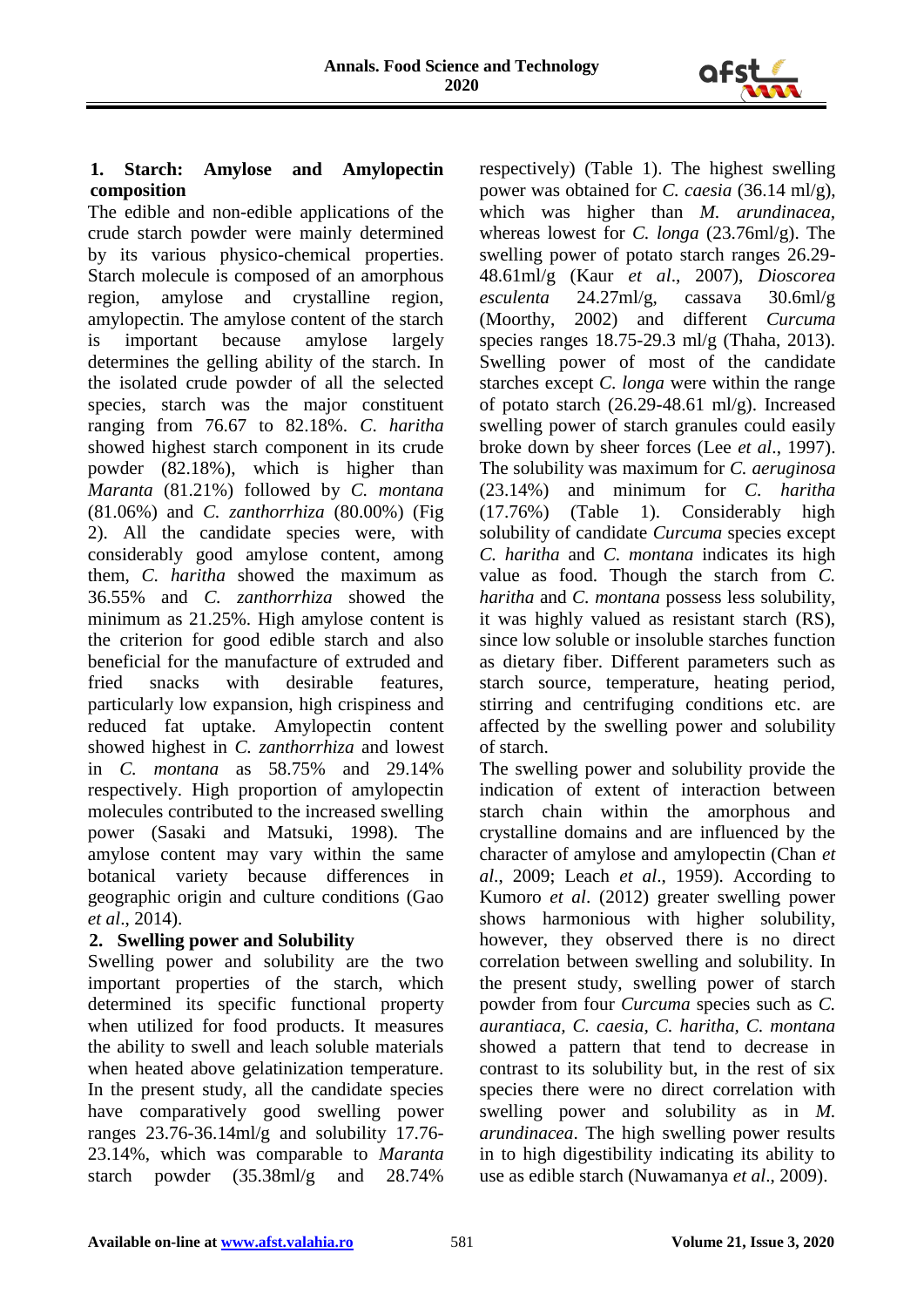



Fig. 2. Starch: Amylose and Amylopectin composition of crude starch powder

| SI.<br>No. | <b>Species</b>  | <b>Swelling power</b><br>(ml/g) | <b>Solubility</b><br>(%) | In vitro enzyme<br>digestibility $(\% )$ |
|------------|-----------------|---------------------------------|--------------------------|------------------------------------------|
| 1.         | C. aeruginosa   | $27.33 \pm 0.28$                | $23.14 \pm 0.75$         | $19.01 \pm 0.2$                          |
| 2.         | C. amada        | $26.90 \pm 0.52$                | $22.35 \pm 0.64$         | $19.22 \pm 0.2$                          |
| 3.         | C. aromatica    | $26.43 \pm 0.17$                | $21.14 \pm 0.53$         | $23.05 \pm 0.1$                          |
| 4.         | C. aurantiaca   | $33.75 \pm 0.32$                | $19.48 \pm 0.24$         | $18.01 \pm 0.2$                          |
| 5.         | C. caesia       | $36.14 \pm 0.99$                | $20.21 \pm 0.53$         | $20.15 \pm 0.1$                          |
| 6.         | C. haritha      | $34.43 \pm 0.54$                | $17.76 \pm 0.76$         | $15.95 \pm 0.2$                          |
| 7.         | C. longa        | $23.76 \pm 0.29$                | $22.05 \pm 0.54$         | $19.98 \pm 0.6$                          |
| 8.         | C. montana      | $32.35 \pm 0.76$                | $18.16 \pm 0.87$         | $16.34 \pm 0.5$                          |
| 9.         | C. zanthorrhiza | $26.75 \pm 0.65$                | $20.92 \pm 0.97$         | $20.28 \pm 0.5$                          |
| 10.        | C. zedoaria     | $28.19 \pm 0.86$                | $20.23 \pm 0.79$         | $19.23 \pm 0.4$                          |
| 11.        | M. arundinacea  | $35.38 \pm 0.12$                | $28.74 \pm 0.32$         | $23.92 \pm 0.6$                          |

**Table 1. Physico-chemical characteristics of crude starch powder**

.

Food eating quality is often connected with retention of water in swollen starch granules (Falade and Okafor, 2015). These two physicochemical properties of the starch powder may influence the quality of bakery products (Kusumayanti *et al*., 2015) where it is used as an ingredient. Starch powder having lower swelling power and solubility will not swell well and thus may not be suitable for bakery products.

## **3.** *In-vitro* **enzyme digestibility**

Enzyme digestibility of starch is an important individual component in many processed food products which is one of the main criterion for its application in food. It plays an important role in the rapid assessment of the quality of starch present in food and relates with how a food from starch is likely to behave *in vivo*, in terms of the rate and extent of sugar release from the available starch. All the candidate *Curcuma* species except *C. haritha* and *C.*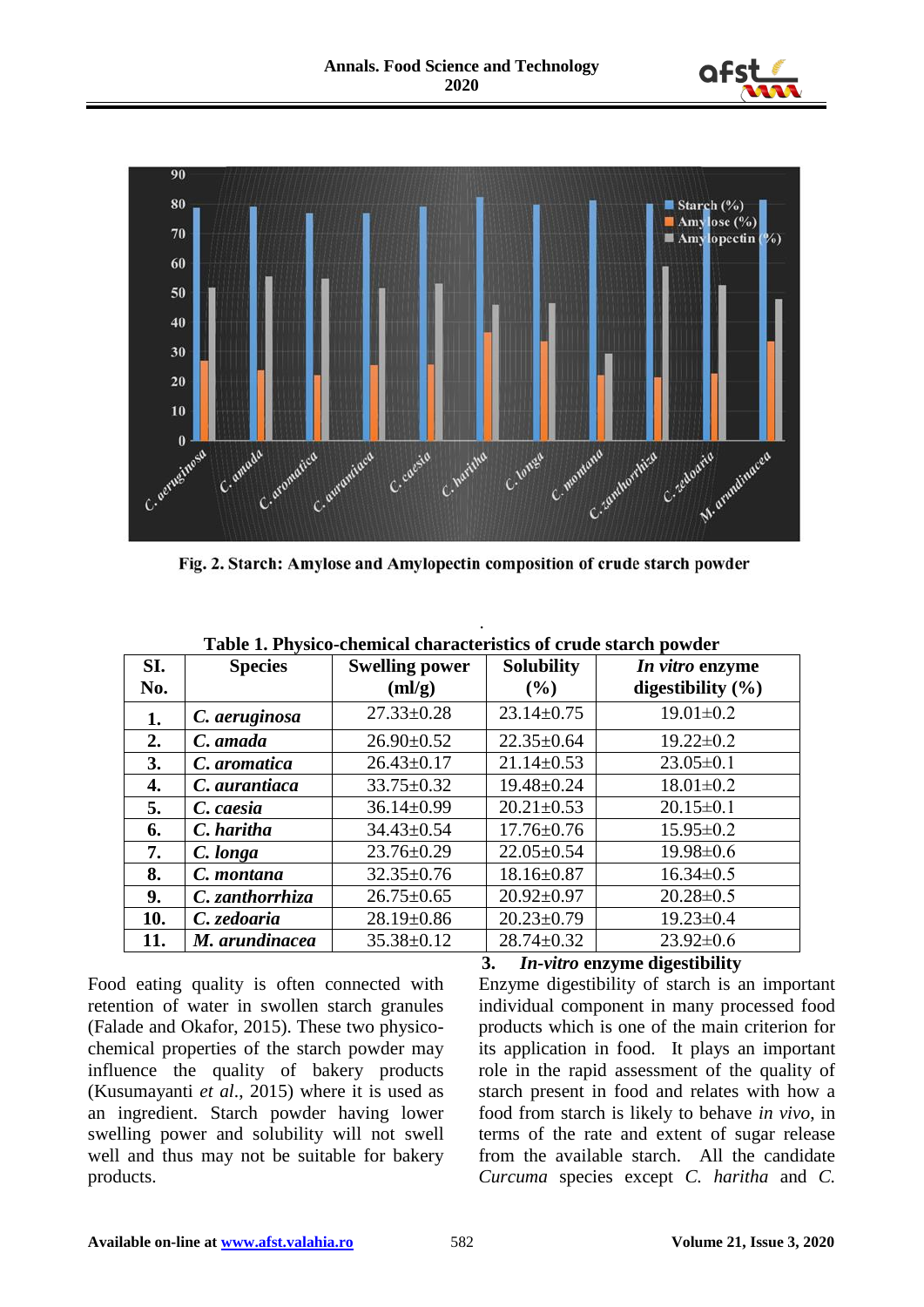

*montana* have considerably good enzyme digestibility. Starch from *C. aromatica, C. caesia* and *C. zanthorrhiza* possess high quality edible starch by considering the two important physico-chemical property solubility and *invitro* enzyme digestibility and very well comparable to that of *Maranta* starch.

Starch from *C. haritha* (15.05%) and *C. montana* (16.34%) with low digestibility together with low solubility (Table 1), expressed the favourable physico-chemical properties to perform as resistant starch (RS).

Resistant starch is defined as the sum of starch or products of starch degradation not absorbed by the small intestine in healthy individuals (Champ *et al*., 1999). Unripe banana, *Canna edulis*, taro starches (Srikaeo *et al*., 2011) and *C. rakthakanda* (Dan and Thaha, 2015) have lowest digestibility with significant amount of resistant starch. Baghurst *et al*., (1996) and Nugent (2005) proposed the resistant starch as pharma food for diabetic patients, since small intestine cannot absorb resistant starch and act it as dietary fibre. Based on these information, the results in the present study on starch from *C. haritha* and *C. montana* with less solubility and digestibility are obviously sources of resistant starch, and could be a future medicated food for diabetic patients. Various factors contribute to the digestibility of starch include granule morphology, amyloseamylopectin ratio, molecular structure, degree of breaking, and the physical stage etc. (Thaha, 2013). Higher digestibility of starch is the benchmark for the production of various identical functional foods such as noodles, pasta etc. which indicates the industrial significance of such starch.

# **4. Pasting properties (Viscometry)**

Pasting is the phenomenon, following gelatinization in the dissolution of starches. Considering its edible value, pasting property is a crucial factor for starch, and is chiefly correlated to its viscosity. Viscosity of starch granules is mainly influenced by the granule size, shape, swelling power, amylopectinamylose entanglement and amylose and amylopectin granular interaction (Hoover, 2001). The pasting profile of the crude starch powder from the candidate *Curcuma* species were analysed and graphically represented using Rapid Visco Analyser (Fig. 3).

Pasting properties point out to its significance in various non-food applications, because pasting profile indicates how the starch will behave during processing. As heating continues, an increase in viscosity observed, which reflects the process of pasting. Pasting temperature is the temperature at which the onset of viscosity increase. Viscosity increases with continued heating, until the rate of granule swelling equals to the rate of granule collapse, which is denoted as peak viscosity (PV).

Among the candidate *Curcuma* species, starch powder with the highest peak viscosity was observed for *C. montana* (6242.0cP) followed by *C. aurantiaca* (4394.0cP), *C. haritha* (4906.0cP), and *C. caesia* (4054.0cP), whereas the lowest value was for *C. longa* (543.0cP) (Table 2). The peak viscosity starch from of different tuber crops were *Canna edulis* (3442.0cP), *Canna indica* (951.0cp), *Maranta arundinacea* (2201.0cP) (Thaha, 2013), cassava (3417.0cP), cocoyam (2637.0cP), ginger (2384.0cP), and potato (6889.0cP) (Tetchi *et al*., 2007).

Peak viscosity of *C. montana* starch is close to that of cassava starch, whereas others did not match with the previously reported value. Peak viscosity (PV) reflects the swelling extent or water binding capacity and often connection with the final product quality because, the swollen and collapsed starch granules are very well related to the texture of cooked starch.

Once peak viscosity is attained, a drop in viscosity or break down (BD) is observed due to disintegration of starch granules. The break down is a measure of the ease of disrupting swollen starch granules and indicates the degree of stability during cooking (Adebowale and Lawal, 2003). *C. montana* showed maximum BD value (1153.0cP), whereas *C. zanthorrhiza* showed minimum value (17.0cP). Viscosity again raises, when cooking stage begins *i.e.* set back (SB), which is due to retrogradation of starch, especially amylose.

Set back is an indicator of final product texture and is connected to syneresis.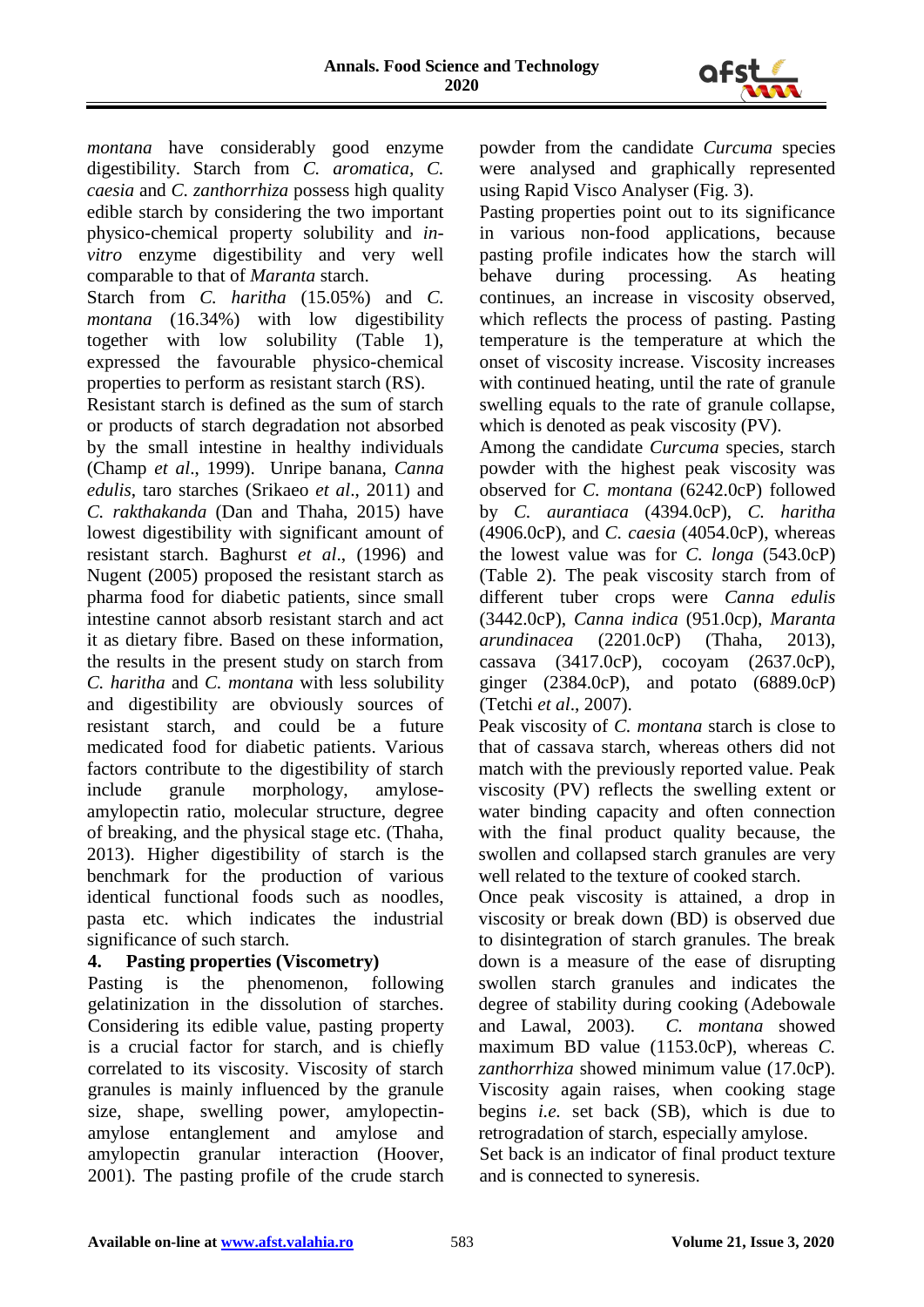



Fig. 3. Pasting profile of crude starch powder of species studied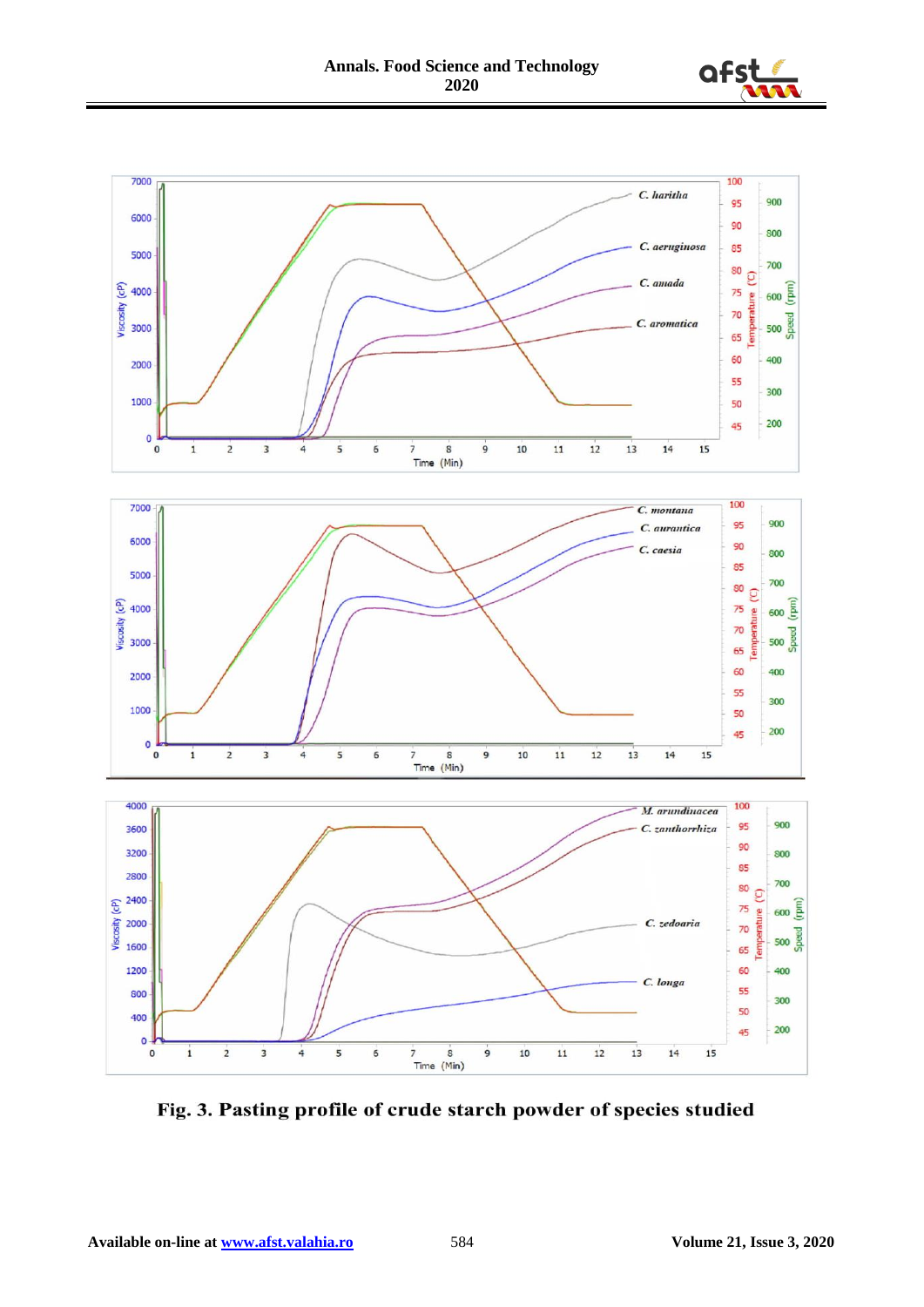

| Candidate                                                             | Viscosity parameters (cP) | <b>Pasting</b> |           |           |                        |  |  |
|-----------------------------------------------------------------------|---------------------------|----------------|-----------|-----------|------------------------|--|--|
| species                                                               | <b>PV</b>                 | <b>BD</b>      | <b>FV</b> | <b>SB</b> | temperature<br>$(^0C)$ |  |  |
| C. aeruginosa                                                         | 3882.0                    | 402.0          | 5236.0    | 1756.0    | 84.85                  |  |  |
| C. amada                                                              | 2821.0                    | 108.0          | 4164.0    | 1451.0    | 89.50                  |  |  |
| C. aromatica                                                          | 2363.0                    | 34.0           | 3058.0    | 729.0     | 85.75                  |  |  |
| C. aurantiaca                                                         | 4394.0                    | 330.0          | 6294.0    | 2230.0    | 82.25                  |  |  |
| C. caesia                                                             | 5054.0                    | 238.0          | 5866.0    | 2050.0    | 82.35                  |  |  |
| C. haritha                                                            | 4906.0                    | 572.0          | 6677.0    | 2343.0    | 82.70                  |  |  |
| C. longa                                                              | 543.0                     | 102.0          | 1023.0    | 582.0     | 92.10                  |  |  |
| C. montana                                                            | 6242.0                    | 1153.0         | 7041.0    | 1952.0    | 82.35                  |  |  |
| C. zedoaria                                                           | 2324.0                    | 59.0           | 3977.0    | 1712.0    | 86.55                  |  |  |
| C. zanthorrhizha                                                      | 2217.0                    | 17.0           | 3636.0    | 1436.0    | 88.15                  |  |  |
| M. arundinacea                                                        | 2349.0                    | 885.0          | 1991.0    | 527.0     | 78.20                  |  |  |
| PV- Peak Viscosity, BD- Break Down, FV- Final Viscosity, SB- Set Back |                           |                |           |           |                        |  |  |

**Table 2. Pasting properties of crude starch powder**

The highest set back value was showed by *C. haritha* (2343.0cP) and lowest by *C. longa* (582.0cP). The lower set back viscosity during cooking indicates higher resistance to retrogradation (Sanni *et al*., 2001). Viscosity of starch normally stabilizes at a final viscosity or cold paste viscosity, which is correlated to the capacity of starch to form viscous paste or gel after cooking and cooling (Batey and Curtin, 2000). The final viscosity (FV) value was higher for *C. montana* (7041.0cP), while lowest for *C. longa.* Other species such as *C. haritha* and *C. aurantiaca* possessed higher values nearer to *C. montana* (Table 2). The major source for our commercial starch is maize, because the final viscosity of maize (4084.0cP) which is much higher than cassava  $(2521.0cP)$ and rice (2261.0cP). The final viscosity of all the candidate *Curcuma* species except *C. longa* were much greater than that of popular starch sources such as cassava and rice. Out of these, six species (*C. aeruginosa*, *C. amada, C. aurantiaca*, *C. caesia*, *C. haritha* and *C. montana*) have greater final viscosity than maize, the commercial starch. All these indicates the potentiality of *Curcuma* starch as source for industrial starch. High viscosity

starch has enormous industrial applications as well, which is commonly used in textile and paper industry, particularly for sizing because of their high adhesive range. The final viscosity is positively correlated with the granule size and peak viscosity, as revealed in the viscosity profiles, since starch with larger granule made a thicker gel up on cooling. The properties of the gel made by different starches would be mainly determined by granule size, molecular composition and structural properties of the starch polymer.

The pasting temperature of *C. longa* showed a higher value (92.10  $^0$ C) followed by *C. amada*  $(89.50 \text{ °C})$  and *C. zanthorrhiza*  $(88.15 \text{ °C})$  as compared to other starches (Table 2). The increased viscosity of starch in water mainly contributes to the swollen granules and the amount of solubilized carbohydrate mentions to amylose, further heating and shearing at high temp  $(95^{\circ}C)$  leads to the weakening and susceptibility of starch granule to shear damage. The differences in pasting properties of starch among candidate *Curcuma* species observed might be due to the difference in branch chain length, distribution of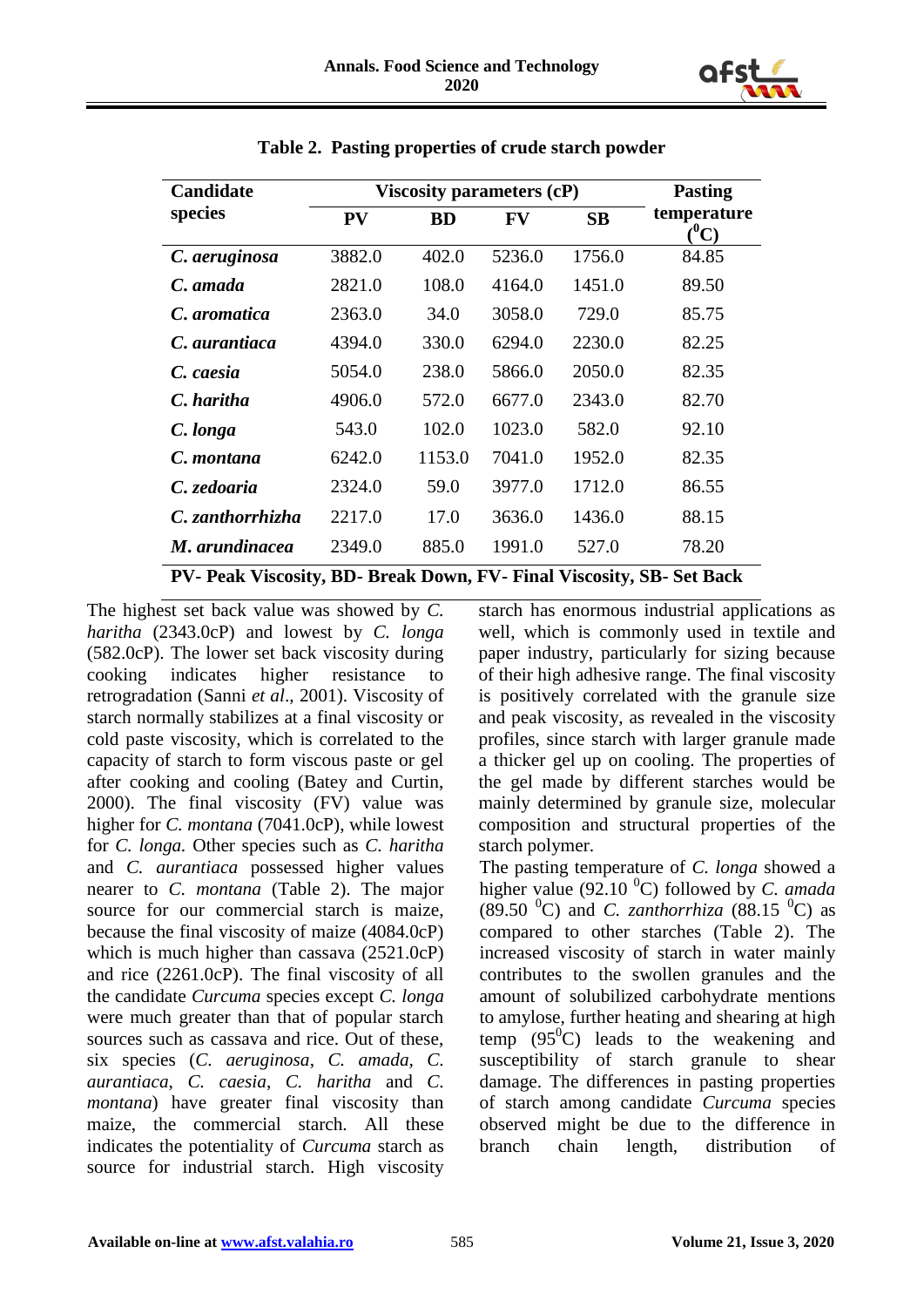

amylopectin, crystallinity, granular size, distribution and presence of other components.

# **CONCLUSION**

The starch powder from most of the candidate *Curcuma* species had almost similar physicochemical properties and comparable to *Maranta arundinacea*, the popular starchy tuber crop. Comparatively good starch content, amylose and amylopectin composition and the physico-chemical properties indicate its potentiality in different functional areas. The results suggest that starch from most of the candidate *Curcuma* species could be used as an alternative for *M. arundinacea* starch powder and as new a raw material for food and nonfood industry. Moreover, due to considerably low solubility and enzyme digestibility, the starch from *C. haritha* and *C. montana* are resistant starch, and could be a future food for diabetic patients.

### **ACKNOWLEDGEMENTS**

The authors are most grateful to the Director, JNTBGRI, Palode, Thiruvananthapuram, for providing facilities. The first author is thankful to University of Kerala for providing Research Fellowship. CTCRI, Sreekariyam, Thiruvananthapuram is also acknowledged for the analysis of crude starch powder.

#### **REFERENCES**

- [1] Mabberly D J 2017. Mabberley's plant-book: a portable dictionary of plants, their classification and uses  $(4<sup>th</sup>$  ed.) Cambridge university press, Cambridge. pp. 259-260.
- [2] Leong-Skornickova J, Sida O, Sabu M and Marhold K 2008. Taxonomic and nomenclatural puzzles in Indian *Curcuma*: the identity and nomenclatural history of *C. zedoaria* (Christm.) Roscoe and *C. zerumbet* Roxb.( Zingiberaceae). Taxon. 57(3): 949- 962.
- [3] Nedunchezhiyan M, Sivakumar P S, Misra R S and Naskar S K 2005. *Curcuma* Starch: A tribal way of extraction and utilization. Proceedings of the NSRTC2. CTCRI, Thiruvananthapuram. pp. 176- 178.
- [4] Madineni M N, Faiza S, Surekha R S, Ravi R and Guha M 2010. Morphological, structural, and functional properties of Maranta (*Maranta arundinacea* L.) starch. Food Science and Biotechnology. 21(3): 747-752.
- [5] Whitaker I R and Tannenbaum S R 1997. Food Protien, Westport: AVI Publishing Company. pp. 291-301.
- [6] Zeeman S C, Kossmann J and Smith A M 2010. Starch: Its metabolism, evolution, and biotechnological modification in plants. Annu. Rev. Plant Biol*.* 61: 209-234.
- [7] Kokate C K 1994. Practical Pharmacology  $(4<sup>th</sup>$  ed.) Vallabh Prakashan, New Delhi, p.112.
- [8] Padmaja G, Moorthy S N and Nambisan B 2005. Analytical Methodologies for Tropical Tuber Crops. Central Tuber Crops Research Institute (ICAR), Thiruvananthapuram, p.119.
- [9] Williams P C, Kurzina F D and Hlynka I 1970. Rapid colorimetric procedure for estimating amylose content. Cereal Chem. 47: 411-420.
- [10] Singh U, Kherdekar M S and Jambunathan R 1982. Studies on Desi and Kabuli chickpea (*Cicer arietinum* L.) cultivars: the levels of amylase inhibitors, levels of oligosaccharides and *in vitro* starch digestibility. J. Food Sci. 47: 510-512.
- [11]Sasaki T and Matsuki J 1998. Effect of wheat starch structure and swelling power. Cereal Chem. 75(4): 525-529.
- [12]Gao H, Cai J, Han W, Huai H, Chen Y and Wei C 2014. Comparison of starches isolated from three different Trapa species. Food Hydrocoll. 37: 174- 181.
- [13]Kaur A, Singh N, Ezekiel R and Guraya H S 2007. Physicochemical, thermal and pasting properties of starches separated from different potato cultivars grown at different locations. Food Chem. 101(2): 643-651.
- [14]Moorthy S N 2002. Physicochemical and functional properties of tropical tuber starches-a review. Starch/ Starke. 54(12): 559-592.
- [15]Thaha M A, 2013. Studies on lesser known edible plants of Zingiberales from South India, Ph. D Thesis, (Kannur University, Kerala, India), p.148.
- [16] Lee H M, Lee J W and Park O O 1997. Rheology and dynamics of water-in-oil emulsions under steady and dynamic shear flow. J. Colloid Interface Sci. 185(2): 297-305.
- [17]Chan H T, Bhat R and Karim A A 2009. Physicochemical and functional properties of ozoneoxidized starch, J. Agric. Food Chem. 57(13): 5965-5970.
- [18] Leach H W, Mc Cowen L D and Schoch T J 1959. Structure of starch granules. I. Swelling and solubility patterns of various starches. Cereal Chem*.*  36: 534-544.
- [19]Kumoro A C, Retnowati D S and Budiyati C S 2012. Water solubility, swelling and gelatinization properties of raw and ginger oil modified gadung (*Dioscorea hispida* Dennst.) flour. Research Journal of Applied Sciences, Engineering and Technology. 4(1): 2854-2860.
- [20]Nuwamanya E, Bagunma Y, Kuwuki R S and Rubaihaya P R 2009. Quantification of starch